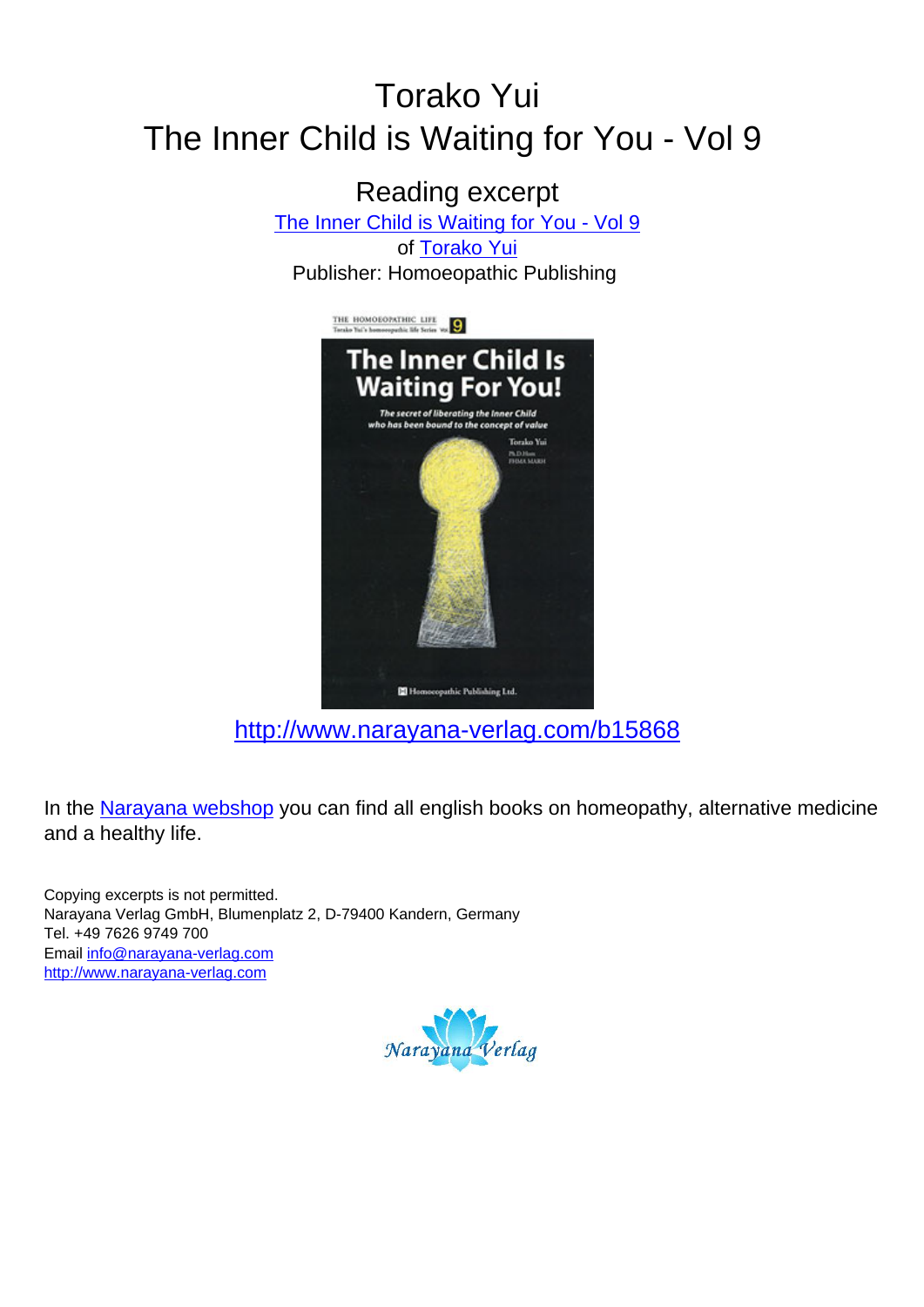### **Table of contents**

| A case of olfactory reference syndrome (autodysomophobia) 19 |
|--------------------------------------------------------------|
|                                                              |
|                                                              |
|                                                              |
|                                                              |
|                                                              |
|                                                              |
|                                                              |
|                                                              |
| The difference between, to endure so as not to be.           |
|                                                              |
|                                                              |
| Techniques to calm down yourself                             |
|                                                              |
| Techniques to calm yourself                                  |
|                                                              |
|                                                              |
| Relationship between emotion and                             |
|                                                              |
|                                                              |
| Transition of emotion and inner child                        |
|                                                              |

Excerpt from T. Yui, "The Inner Child is Waiting for You - Vol 9" Publisher: Homoeopathic Publishing Excerpted by Narayana Publishers, 79400 Kandern, Tel.: +49 (0) 7626 974 970-0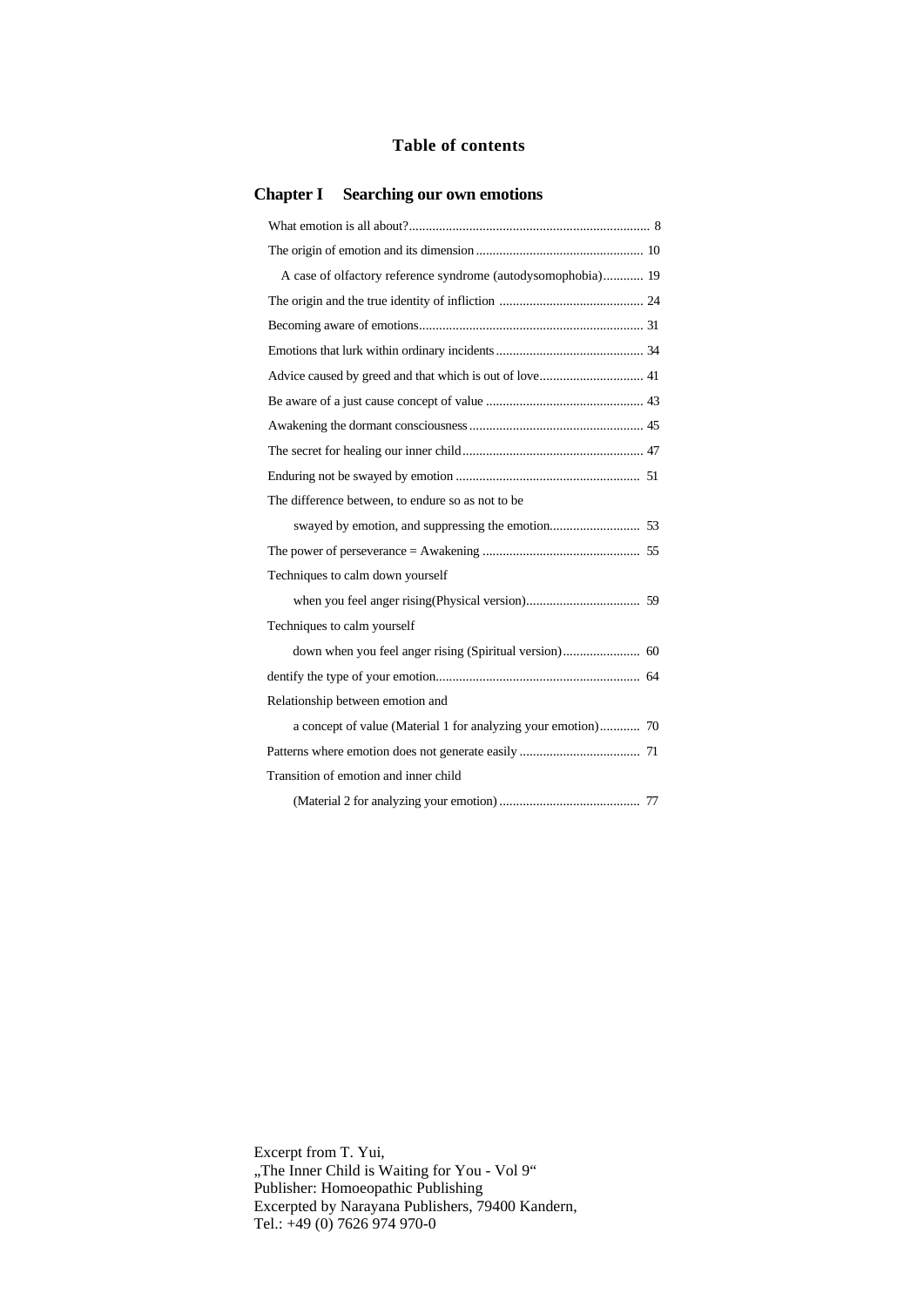| Acase of depression, excessive eating and social phobia 81         |  |
|--------------------------------------------------------------------|--|
| Discovering your emotional trigger points                          |  |
| (from where the emotion generates) — Writing an emotional diary 88 |  |
|                                                                    |  |
|                                                                    |  |
|                                                                    |  |

#### **Chapter II Searching our concept of values**

| Searching our concept of values                                                 |
|---------------------------------------------------------------------------------|
| - What have you made to be virtue and what to be evil? 102                      |
| Our sincere desire to heal the inner child will alone save our inner child  104 |
|                                                                                 |
|                                                                                 |
| Examine the time when you acquired these concepts of values 112                 |
|                                                                                 |
| In cases where you have embedded the concept of                                 |
|                                                                                 |
| In cases where you have embedded the concept of                                 |
|                                                                                 |
|                                                                                 |
| The childhood illnesses and liberation of concept of values  136                |
|                                                                                 |
|                                                                                 |
| Diverseness of concept of values and diverseness of response  142               |
|                                                                                 |
| A case of producing vision abnormalities (Sarcoidosis)  150                     |
|                                                                                 |

Excerpt from T. Yui, "The Inner Child is Waiting for You - Vol 9" Publisher: Homoeopathic Publishing Excerpted by Narayana Publishers, 79400 Kandern, Tel.: +49 (0) 7626 974 970-0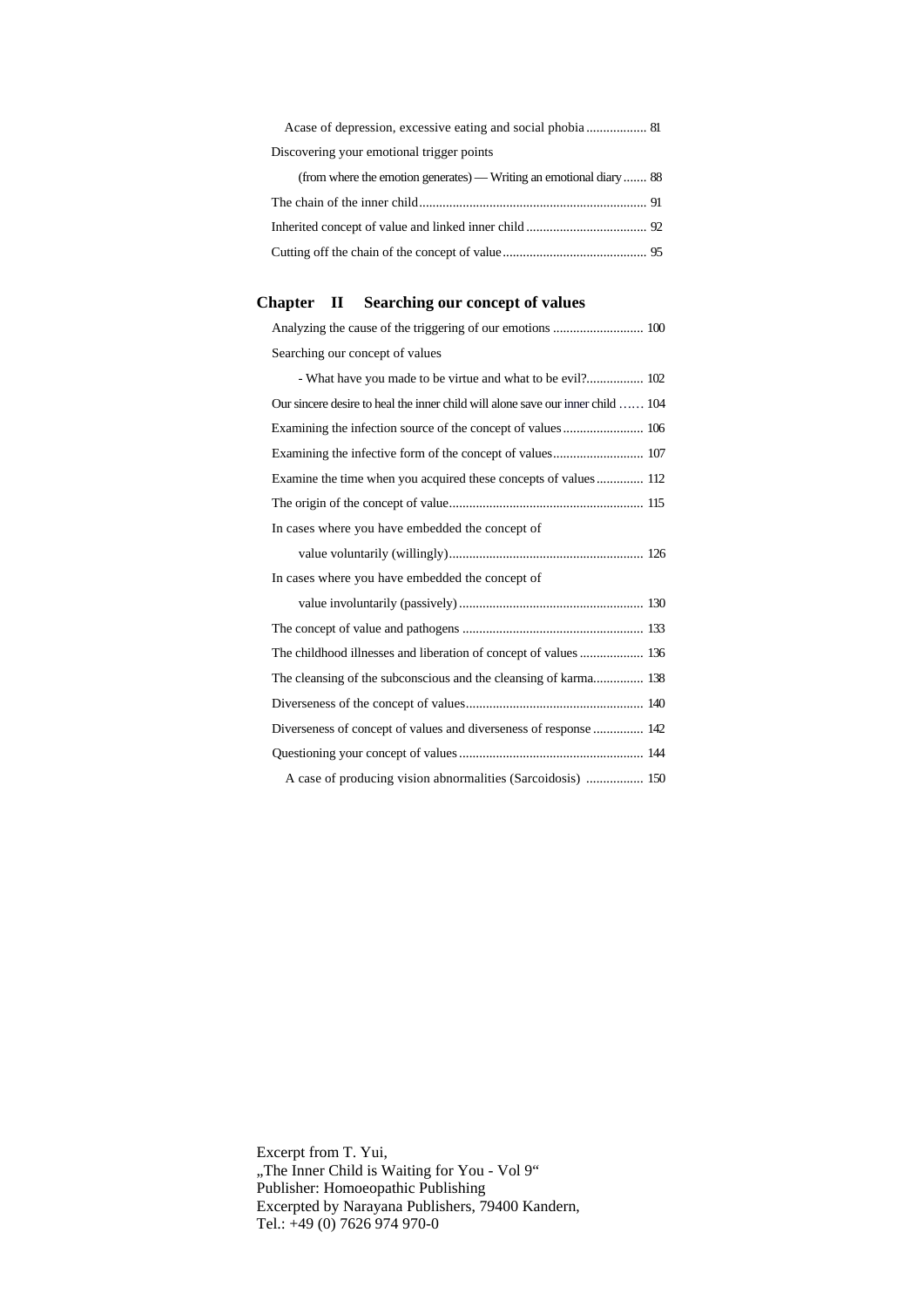#### **Chapter III Transcending all kind of concepts of value**

Excerpt from T. Yui, "The Inner Child is Waiting for You - Vol 9" Publisher: Homoeopathic Publishing Excerpted by Narayana Publishers, 79400 Kandern, Tel.: +49 (0) 7626 974 970-0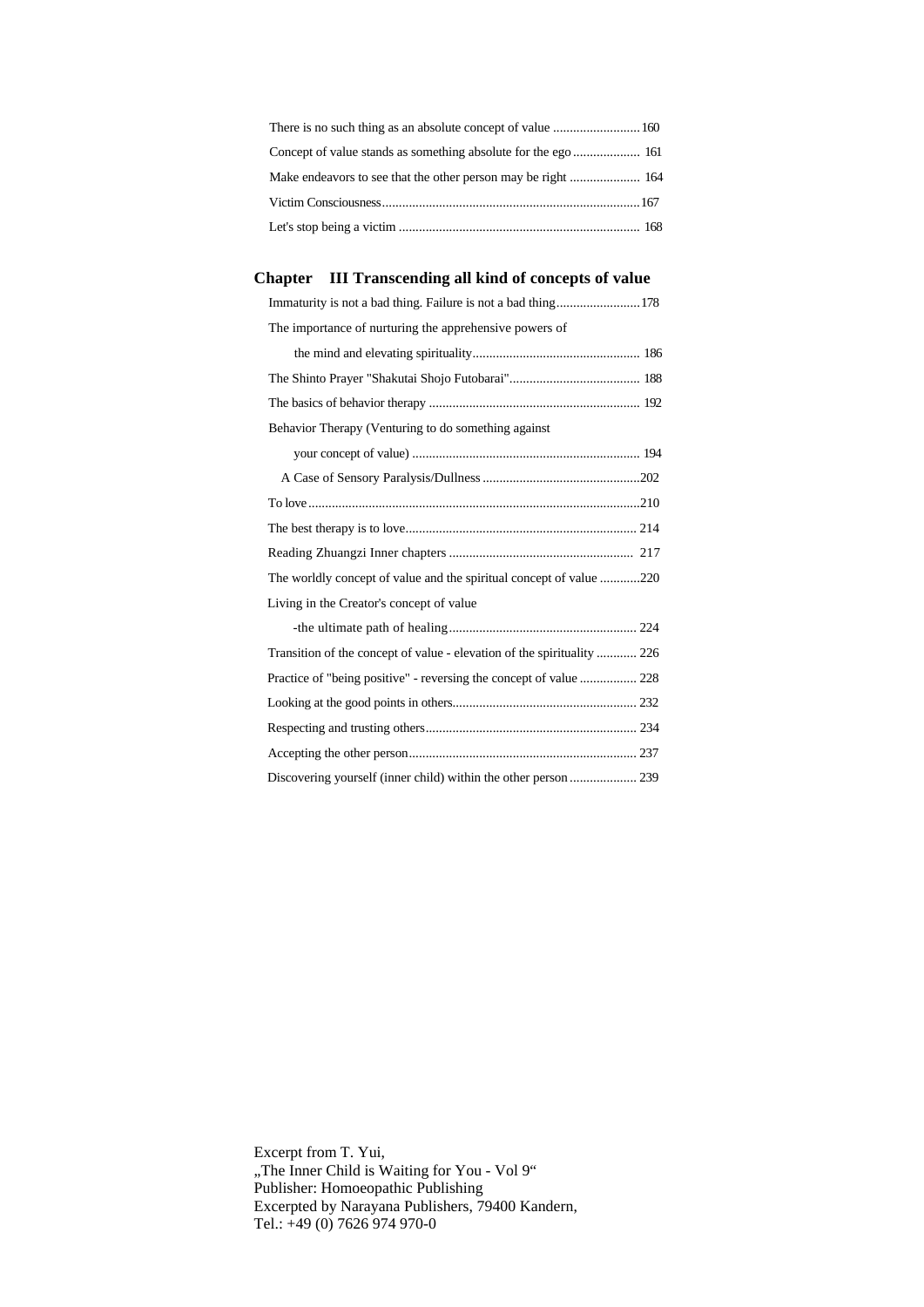| $Ego = Impurity = Self-denia1 = Greed = Obsession = Afflication  259$ |  |
|-----------------------------------------------------------------------|--|
|                                                                       |  |

#### **Chapter IV What was it that you actually wanted to do?**

What I learnt during my trip to India 272

| What was it that you actually wanted to do?                          |  |
|----------------------------------------------------------------------|--|
|                                                                      |  |
| Healing the little Torako who was tied to the pole in the cowshed284 |  |
|                                                                      |  |

Excerpt from T. Yui, "The Inner Child is Waiting for You - Vol 9" Publisher: Homoeopathic Publishing Excerpted by Narayana Publishers, 79400 Kandern, Tel.: +49 (0) 7626 974 970-0